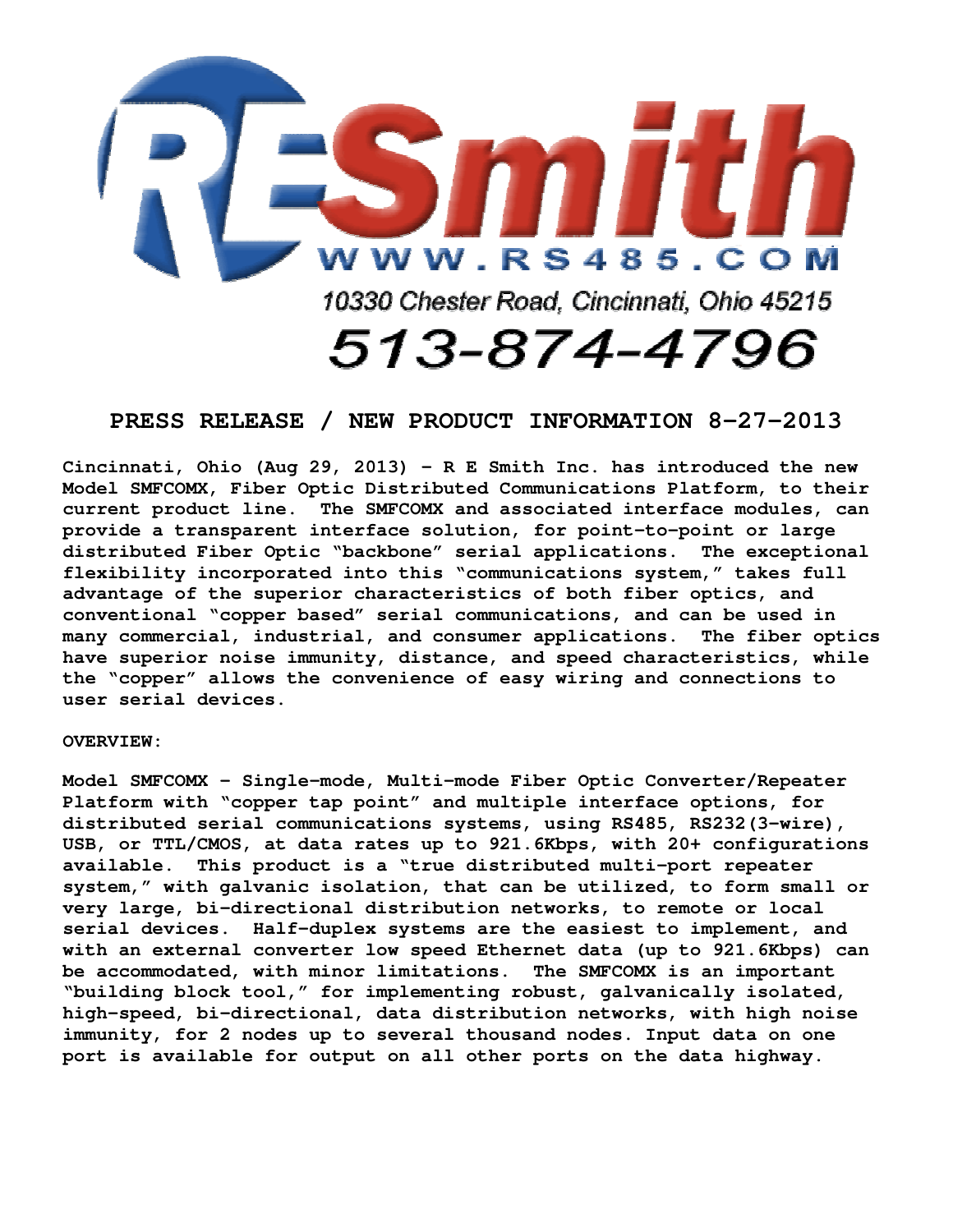- **Standard/nonstandard data rates up to 921.6Kbps with virtually any CommSpec(start, data, parity, stop bits) that is only limited by external UARTs, USB, etc.**
- **One fiber for single-mode modules(type A & B) with SC or LC connectors for distances up to 12 miles. Duplex fiber for multimode modules with ST connectors for distances up to 0.62 miles (1.0Km). No attenuators required for short distances.**
- **Factory system design assistance for small and large systems**
- **The main board is a platform with a single user serial interface socket "X" and two fiber optic sockets "Y" & "Z"**
- **The serial interface socket "X" accepts RS485, RS232(3-wire), USB and TTL/CMOS modules**
- **The two fiber interface sockets "Y" & "X" accept single-mode or multi-mode fiber modules**
- **Units can be easily cascaded to form very large networks ("Flexible/transparent communications glue")**
- **LED indicators for each module show Power(YEL), TXD(RED) activity, RXD(GRN) activity, and a "Connect"(GRN) indicator for single-mode modules**
- **Efficient switching regulator for 9-35VDC operation with 5 Watts maximum dissipation for full configuration implementations**
- **Operating temperature range: -40C to 85C**
- **Relative humidity 10% to 90% non-condensing**
- **Optional enclosure and conformal coated units available**

**CONFIGURATIONS:** 

- **RS485, RS232(3-wire), TTL/CMOS Modules have 2.0KV Galvanic Isolation**
- **Single-mode fiber RS485, RS232(3-wire), USB, TTL/CMOS**
- Multi-mode fiber  $\Leftrightarrow$  RS485, RS232(3-wire), USB, TTL/CMOS
- **Single-mode fiber Single-mode fiber repeater/extender**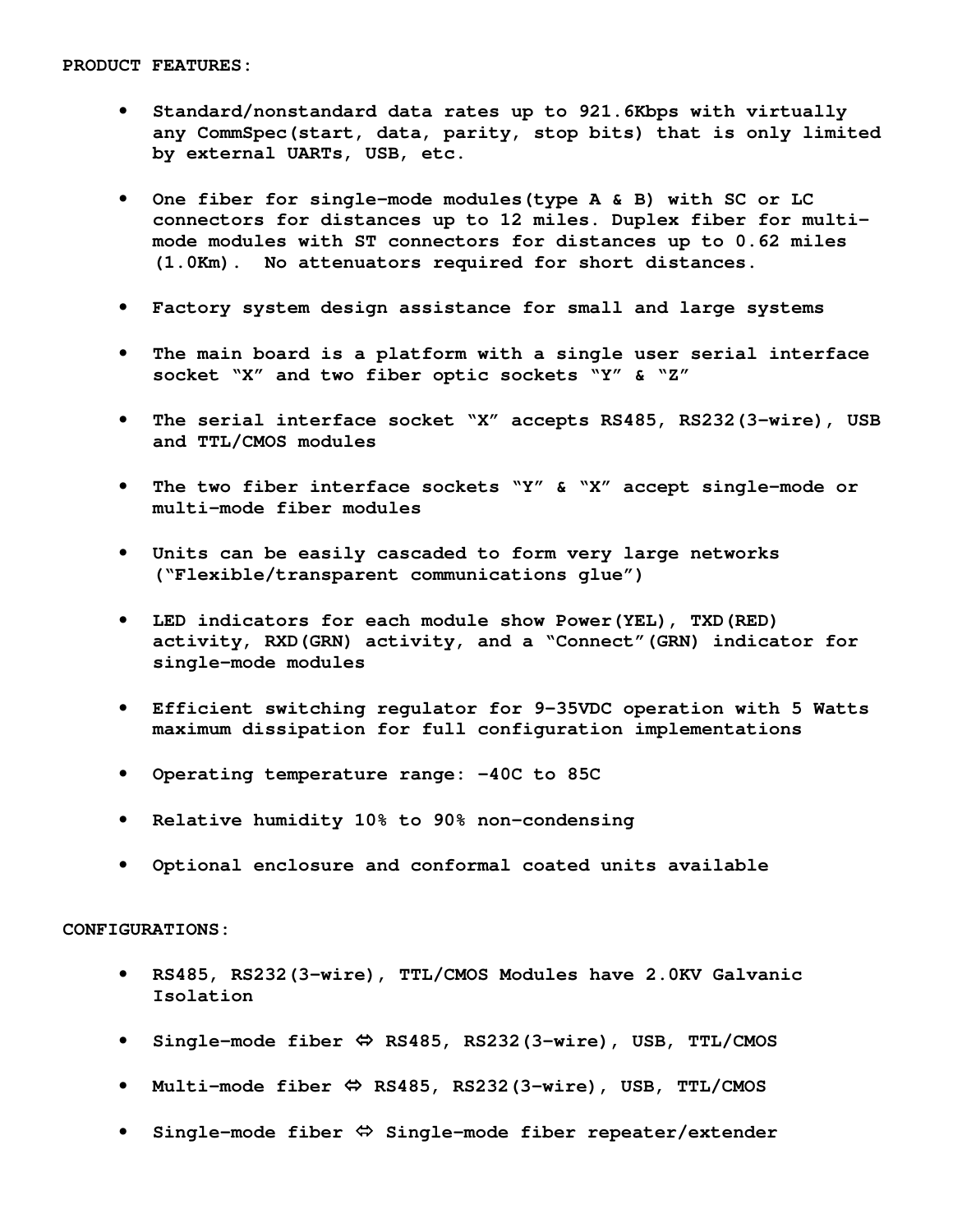- **Multi-mode fiber Multi-mode fiber repeater/extender**
- **Single-mode fiber Multi-mode fiber repeater/converter**
- **Any repeater configuration RS485, RS232(3-wire), USB, TTL/CMOS "Tap point"**
- **Over 20 configurations as a converter, and/or repeater, with or without a "tap point"**
- **All configurations will operate in a half-duplex mode and several implementations can full-duplex mode**

## **PRODUCT DESCRIPTION:**

 **The SMFCOMX provides transparent conversion between fiber optic devices and traditional "copper" serial communication interfaces. This flexible "building block" was designed to solve problems in a large variety of industrial, commercial, and consumer applications, and can be used in conjunction with a wide variety of additional communications products available from R E Smith Inc. The fiber optic repeater section will regenerate signal strength, and can be used to extend operating distances while maintaining the ability to interchange between singlemode and multi-mode fiber at will. Each repeater node in a network can have a "tap point" for an easy interface to distributed serial devices. Single master, multi-master or token ring operation, can be implemented by user software using any asynchronous protocol. The SMFCOMX can be viewed as magic and transparent "communications glue" that does NOT require any configuration for data rate(Baud) or commspec(start, data, parity, stop bits) selected by the user. Onboard jumpers are limited to configuring the hardware for the "X copper interface module" operation for bias, termination and transient protection. No handshaking is required or implemented.** 

From Wikipedia, the free encyclopedia Jump to: *navigation*, search

□

A transformer is the most widespread example of galvanic isolation.

Galvanic isolation is a principle of isolating functional sections of electrical systems to prevent current flow; no direct conduction path is permitted. Energy or information can still be exchanged between the sections by other means, such as capacitance, induction or electromagnetic waves, or by optical, acoustic or mechanical means.